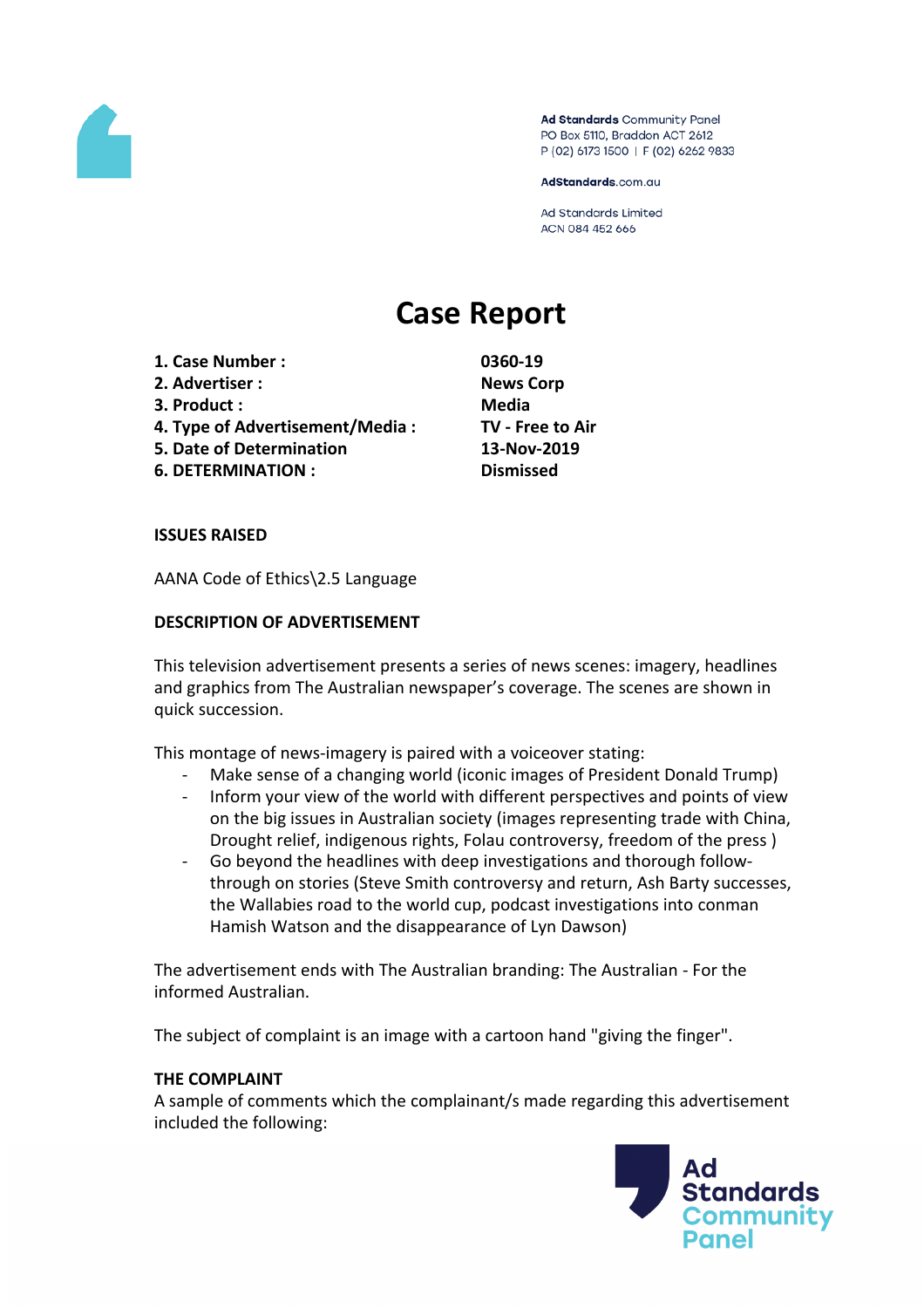

*I think showing a large raised middle finger is offensive and unacceptable and it upsets me.*

## **THE ADVERTISER'S RESPONSE**

Comments which the advertiser made in response to the complainant/s regarding this advertisement include the following:

*This submission is made in response to the complaint made on 3 October 2019 (Complainant) who describes 'showing a large raised middle finger" as "offensive and Unacceptable".*

*The advertiser respectfully disagrees for the reasons given below with respect to each of the provisions of section 2 of the AANA Code of Ethics. In response, the Advertiser acknowledges that the Public Community Standards upon which this advertisement is to be assessed are those dated July 2018.*

*As outlined in the description of the advertisement, above, the purpose of the advertisement is to show the range of news, opinion and analysis that readers can find in the pages of The Australian. The advertisement features content that has been exposed in news coverage not only by The Australian but, in most instances, by a range of media outlets.*

*The complaint particularly references an image in the montage of scenes that is a political cartoon by the Walkley Award Winning Cartoonist, Jon Kudelka. The cartoon is a provocative visual commentary on the Government's response to the 'Uluru Statement from the Heart' presented by the Aboriginal and Torres Strait Islander Referendum Council after their First Nations National Constitutional Convention held in 2017. The cartoon is a visual commentary on the Government's response to the Statement - a response which divided the country at the time and in many regards, continues to do so.*

*The cartoon was published in The Australian on the 30 October 2017 and won the 2018 Walkley Award for Best Cartoon/Artwork. As the Walkley judges commented: "From The Heart" very simply and powerfully captures how many felt after the Government so quickly dismissed the central recommendation of the Uluru Statement From The Heart. Whether you agree or disagree with the sentiment, Kudelka's work is an excellent example of what a political cartoon should be. It makes a searing comment in a clever, impactful way."* 

*In this advertisement, the cartoon is presented as the voiceover reads: "For knowing where you stand on the big issues". In this context the cartoon illustrates the robust and impassioned discourse which happens in and around the news.*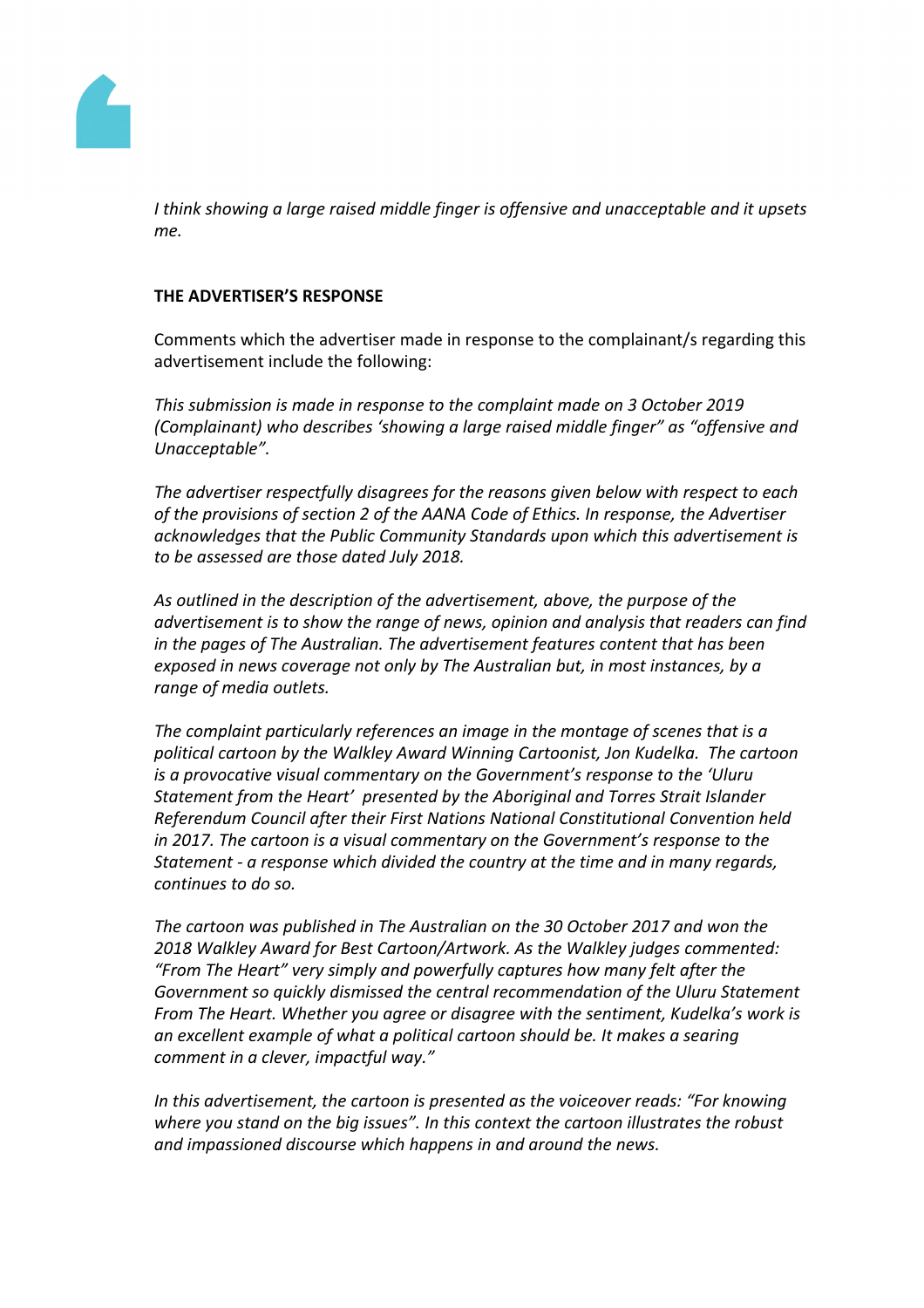

*The use of the middle finger in this context is not obscene. In fact, the depiction and use of that gesture is often used in farce and satire today. In this instance, it is an essential element of the creative representation of the political comment.*

*The media schedule for this spot includes advertising on channel Seven, SBS and Foxtel - the placement specifically targets news environments and programming with an audience of news-engaged adults (35-54).*

*We also provide the following additional comments in relation to Section 2 of the AANA Code of Ethics, as you requested, in respect of the relevant advertisement, more generally.*

*2.1 - Discrimination or vilification – This advertisement illustrates the breadth and benefits of The Australian's news coverage. The advertisement does not discriminate against or vilify any person or section of the community on any account. It therefore does not contravene subsection 2.1.*

*2.2 - Exploitative or degrading - This advertisement does not employ sexual appeal at all or in any sense. The advertisement therefore does not and is not alleged to be exploitative or degrading of any individual or group of people and does not contravene subsection 2.2.*

*2.3 – Violence - This advertisement does not and is not alleged to present or portray violence and does not contravene subsection 2.3.*

*2.4 - Sex, sexuality and nudity - This advertisement does not and is not alleged to feature, reference or portray sex, sexuality or nudity and does not contravene subsection 2.4.*

*2.5 – Language – As referenced above in the information provided in relation to the cartoon, we do not believe that the use of the cartoon was inappropriate in the relevant circumstances. The depiction of that gesture is not uncommon in farce and satire today. We do not believe that the cartoon or any other language or depiction in the advertisement was inappropriate in the circumstances or was obscene.*

*2.6 - Health and Safety - This advertisement does not and is not alleged to depict material contrary to prevailing community standards on health and safety and does not contravene subsection 2.6*

*2.7 - Distinguishable as advertising – The advertisement is clearly distinguishable as an advertisement. This is apparent from its presentation in ad breaks as well as the inclusion of the following creative elements:*

- *- static news photography in a "video" environment,*
- *- application of logos and textual overlay,*

*- background music,*

*- voice over, and,*

*- structure (resolving with a branded endframe)*

*This advertisement does not contravene subsection 2.7*

*We hope this is sufficient material for the consideration of the Complaint by the Panel.*

## **THE DETERMINATION**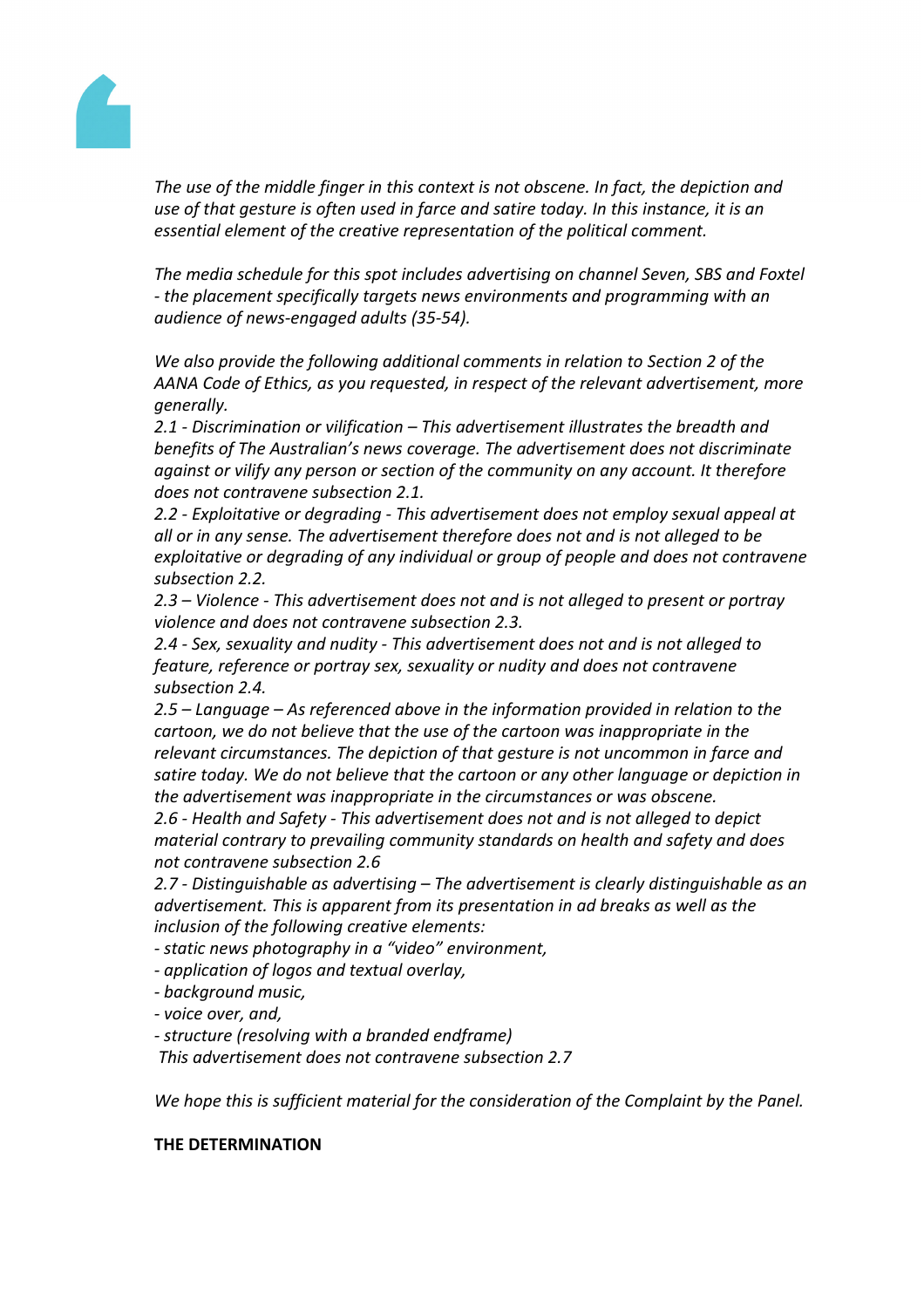

The Ad Standards Community Panel (the Panel) considered whether this advertisement breaches Section 2 of the AANA Code of Ethics (the Code).

The Panel noted the complainant's concern that the advertisement features a raised middle finger which is inappropriate and offensive.

The Panel viewed the advertisement and noted the advertiser's response.

The Panel considered whether the advertisement was in breach of Section 2.5 of the Code. Section 2.5 of the Code states: "Advertising or Marketing Communications shall only use language which is appropriate in the circumstances (including appropriate for the relevant audience and medium). Strong or obscene language shall be avoided".

The Panel noted that it is reasonable to include gestures as part of considerations regarding language and therefore it is appropriately considered within section 2.5 of the Code.

The Panel noted that the advertisement had been given a 'G' rating by ClearAds and the relevant audience would be broad and likely to include children.

The Panel considered noted that it had considered a similar issue in case 0477-17, in which:

The Panel considered that although specific words are not used the advertisement contains an image that is a universally recognised gesture meaning "up yours".

*"The Board noted that whilst most members of the community would not expect an image to be displayed of a teenager holding their middle finger up it considered that the overall tone of the image is not aggressive and with the finger touching the boy's mouth there is less impact and did not promote anti-social behaviour or endorse inappropriate language."*

Similar to the previous case, the Panel considered that in the current advertisement the image is displayed fleetingly as part of a montage of images relating to news coverage in Australia, and the fleeting nature meant that the gesture was less impactful.

The Panel noted the advertiser's response that the purpose of the advertisement is to show the range of news, opinion and analysis featured in the Australian.

The Panel noted that the image under complaint is a cartoon representation of Uluru shaped to look like a hand with the middle finger extended, and the purpose of this image was political commentary.

The Panel considered that it was appropriate for an advertisement to use images from the newspaper it is advertising.